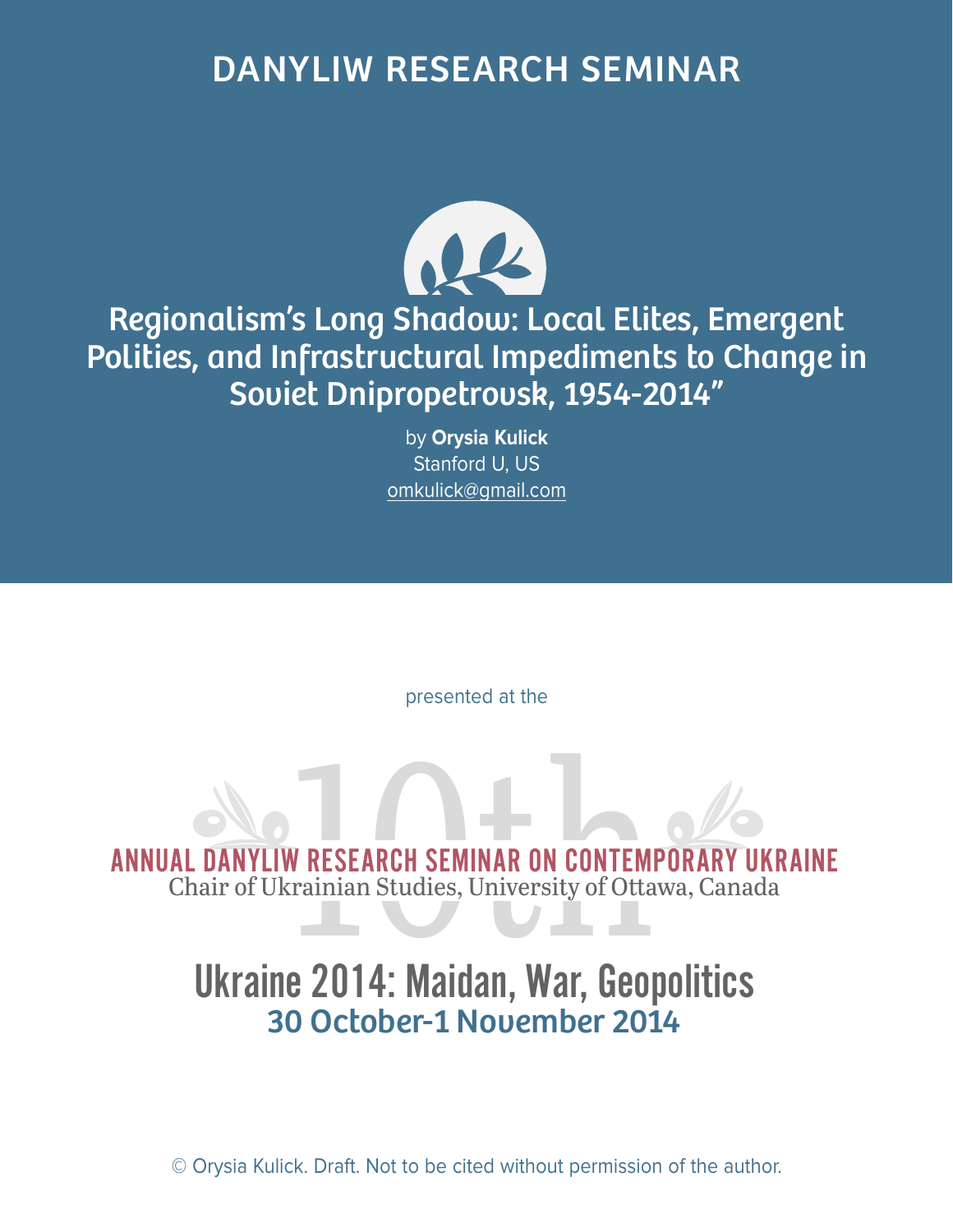popular Brezhnev-era anecdote offers succinct evidence of the Dnipropetrovsk<br>elite's influence in the late Soviet period. As General Secretary, Leonid Brezhnev<br>had consolidated power by surrounding himself with loyal, albe elite's influence in the late Soviet period. As General Secretary, Leonid Brezhnev had consolidated power by surrounding himself with loyal, albeit aging, functionaries, who had become firmly entrenched by the 1970s. Vladimir Shcherbitskii, another member of the Dnipropetrovsk elite, was appointed first secretary of the Ukrainian Communist Party in 1973, after a sustained attempt to oust his predecessor Petro Shelest. This lack of dynamism in leadership, and the preponderance of elites from Brezhnev's native Dnipropetrovsk at the pinnacle of power in Kyiv and Moscow, prompted Soviet citizens to lament openly that "[their] nation's history [was] divided into three epochs: do-petrovskii, petrovskii, and dnipropetrovskii.<sup>1</sup> Rather than inviting serious comparison with the pre-Petrine and Petrine periods, here this anecdote underscores the extent to which the Dnipropetrovsk elite had permeated Soviet corridors of power.

Popular perceptions largely coincide with scholarly analyses of patron-client relationships in the Soviet Union, which demonstrated the scale of Brezhnev's bureaucratic beneficence.2 More recent scholarship has shown that, as a result, Ukraine played a more central role in governing the union. Serhii Plokhy suggests that the Ukrainian elite was, in fact, a "junior partner" in ruling the Soviet Union under Khrushchev and Brezhnev, its push for independence playing a pivotal role in toppling the empire. Ukrainian elites had brokered a deal with Moscow that demanded "loyalty in exchange for unlimited rule at home and power sharing in the center." The KGB abrogated this arrangement upon taking control of the Kremlin after Brezhnev's death in 1982. One of the first things Mikhail Gorbachev did

<sup>1.</sup> Leonid Mlechin, KGB: Predsedateli organov gosbezopasnosti. Rassekretchennie Sud'by (google ebook:

<sup>2.</sup> Many works have been devoted to this crucial issue, of particular interest are: Merle Fainsod, How Russia Is Ruled (Cambridge, Mass.: Harvard University Press, 1963); Beissinger, Mark "Ethnicity, the Personnel Weapon, and Neo-imperial Integration: Ukrainian and RSFSR Provincial Party Officials Compared," The Soviet Nationality Reader: The Disintegration in Context (Boulder, San Francisco, Oxford: Westview Press, 1992); Michael Urban, An Algebra of Soviet Power: Elite Circulation in the Belorussian Republic, 1966-86 (Cambridge, England: Cambridge University Press, 1989); Yoram Gorlitzki, "Too Much Trust: Regional Leaders and Local Political Networks Under Brezhnev," Slavic Review, Vol. 69, Issue 3, 2010; Kotkin, Stephen. Armageddon Averted: The Soviet Collapse, 1970-2000 (Oxford: Oxford University Press, 2008). \_\_\_\_\_\_\_\_\_ and Jan Tomasz Gross. Uncivil Society: 1989 and the Implosion of the Communist Establishment (New York: Modern Library, 2009).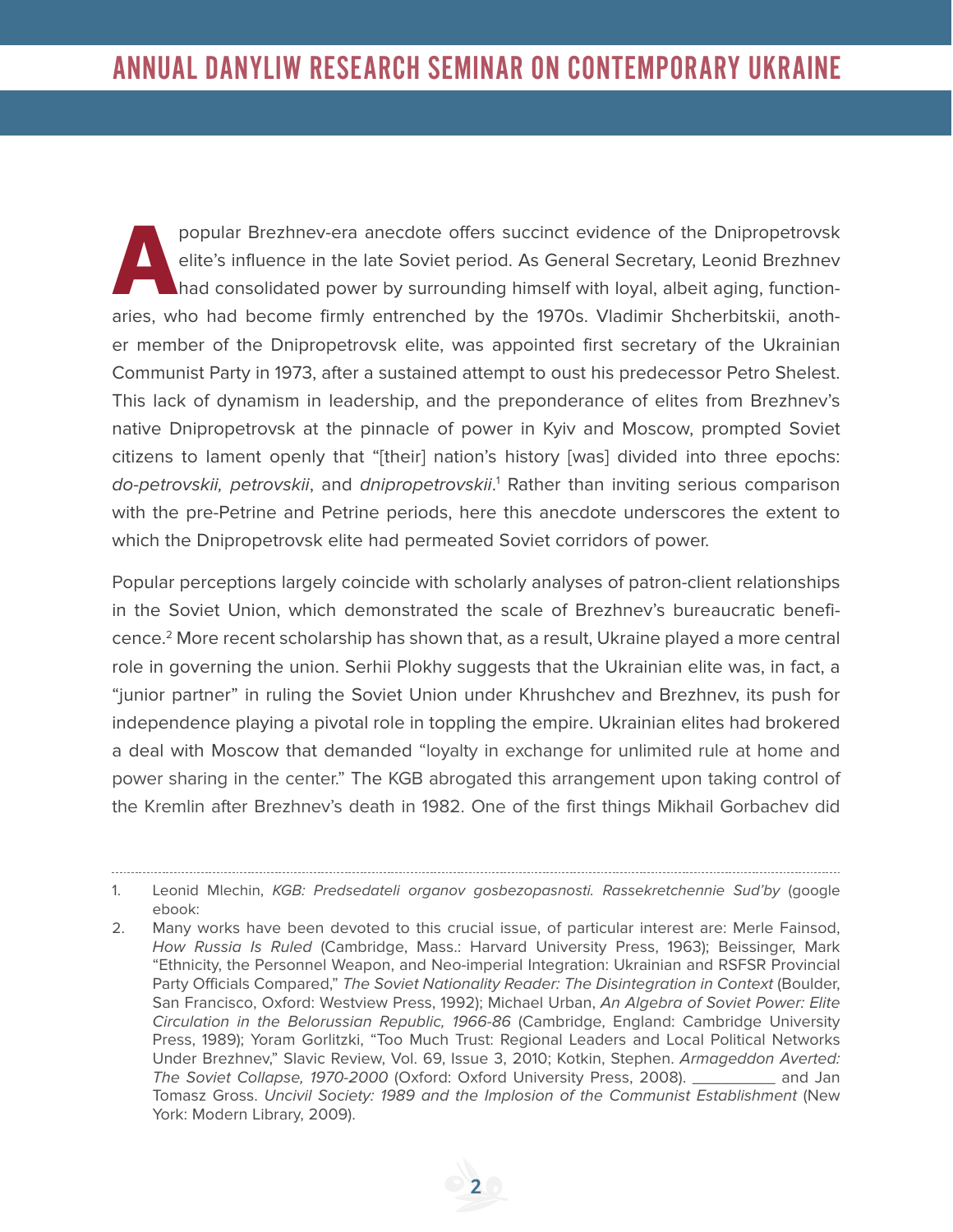upon becoming General Secretary was "block the pipeline that was bringing Ukrainian functionaries to Moscow."3

Understanding how "provincial" elites from Dnipropetrovsk came to rule the roost in Moscow requires taking a much closer look at the region's evolution in the postwar period. That the center—guided by KGB chief Yuri Andropov—felt it necessary to shut out Ukrainian elites, who had shared power in Moscow for decades, in order to reassert central control seems especially telling. It may also provide some insight into why Ukraine's turn westward this past year proved to have such violent consequences. Some of the institutions that bound Ukraine most tightly to the Soviet Union have been slow to reconfigure after independence, chief among them the military-industrial complex, as well as intelligence and security services. Dnipropetrovsk's long-term association with Soviet defense makes the decision of its regional elites to firmly defend Ukrainian sovereignty all the more remarkable.

Dnipropetrovsk's position within in the Soviet system is clearly a complicated one, especially from the mid-1950s onward, opening a host of questions of how power was distributed within the Soviet system. To frame my discussion of the relationship of regional functionaries to the center of power, I refer here to Mayhill Fowler, who shows in her work how twin processes of 'officialization' and 'provincialization' fundamentally transformed the relationship between the state and the arts in the Soviet Union. She underscores the importance of the center-periphery dynamic in shaping Soviet culture—the steady flow of artists from the borderlands to Moscow allowing culture in the center to flourish, while it struggled in the periphery. This understanding of the relationship between 'center' and 'periphery' as constitutive of one another is essential for any discussion of officialdom in Ukraine.<sup>4</sup> Many of the same processes acted on party and state officials, and were also reproduced within party-state structures.

The predominance of Ukrainian functionaries in Moscow under Khrushchev and Brezhnev was not just the result of patronage networks that transcended national and

<sup>3.</sup> Serhii Plokhy, The Last Empire: The Final Days of the Soviet Union (Basic Books, New York, NY, 2014), 54.

<sup>4.</sup> Mayhill Courtney Fowler, "Beau Monde State and Stage on Empire's Edge, Russia and Soviet Ukraine, 1916-1941," Unpublished PhD Dissertation. Princeton University, 2011.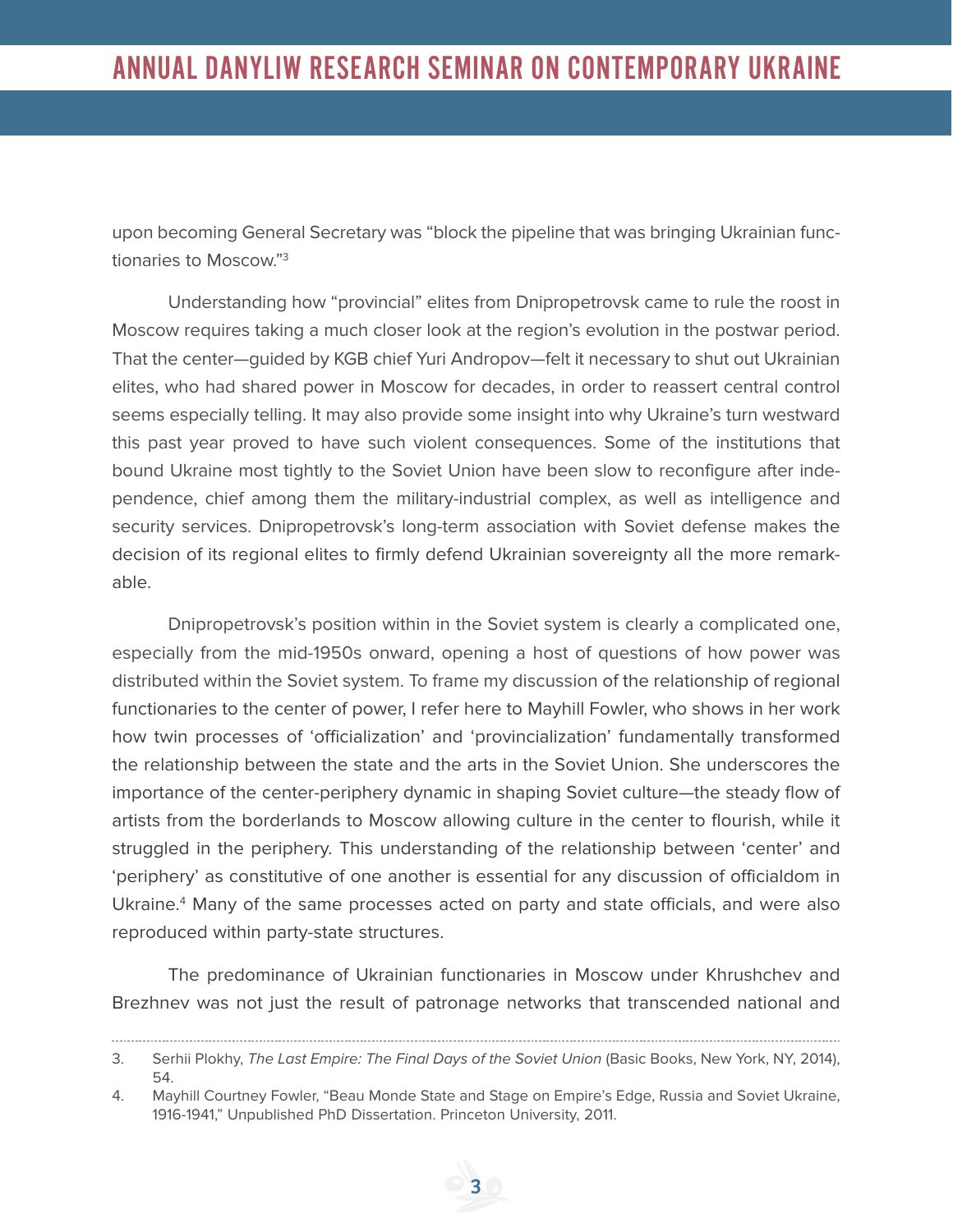institutional boundaries, although they certainly played crucial role. Merle Fainsod's How Russia is Ruled is a classic work underscoring the power of patrons in the Soviet system, arguing that below the placid exterior of the party, there was "a constellation of power centers," of varying degrees of magnitude, "each with its entourage of satellites, with fields of influence extending through the Party, police, and the administrative and military hierarchies." Careers were made by "clinging to the coat tails of the Great Lords of Communism...cliques ris[ing] and fall[ing] in the Soviet hierarchy depending on the fortunes of their patrons."5

In Fainsod's story, the center always managed to reassert itself despite the all the regional imperfections in implementing Stalin's will. The experience of Ukrainian elites under Stalin reveals that modes of management in the Soviet Union differed depending on the place. To manage Ukraine, Stalin also resorted to pitting regional elites—in Kyiv, Kharkiv, Dnipropetrovsk, the Donbass—against one another in order to prevent one leader from consolidating the powerful Ukrainian *apparat* and challenging his grip on power in the center. This provided a robust training ground for Ukrainian elites, who in John Armstrong's analysis, came into the post-Stalin period with a much more nimble approach to bureaucratic politics.<sup>6</sup> Particularly significant to the Ukrainian story is the fact that its leadership was annihilated by the Stalinist purges of 1937-38. More than 160,000 people were arrested in 1938 in Ukraine after the nomination of Khrushchev as head of CPU; the majority was executed, and only three of 200 Central Committee members survived.7 This created a power vacuum at the top that would require sweeping infusions of personnel in the 1960s and 1980s, and at a much faster rate than in the RSFSR. Taken together, John Armstrong argued long ago that these factors allowed a new cohort of Ukrainians to rise rapidly into high-ranking positions in both the republic and the center. Their success under Khrushchev was also an indicator of "an overall strengthening of oligarchic control of the USSR."8

<sup>5.</sup> Merle Fainsod, How Russia Is Ruled (Cambridge, Mass.: Harvard University Press, 1963), 263.

<sup>6.</sup> John Armstrong, The Soviet Bureaucratic Elite: A Case Study of the Ukrainian Apparatus (New York:

Praegar, 1959). 7. Stéphane Courtois, Jonathan Murphy, and Mark Kramer, eds., The Black Book of Communism: Crimes, Terror, Repression (Cambridge, Mass.: Harvard University Press, 1999), 192.

<sup>8.</sup> Armstrong, 142-150.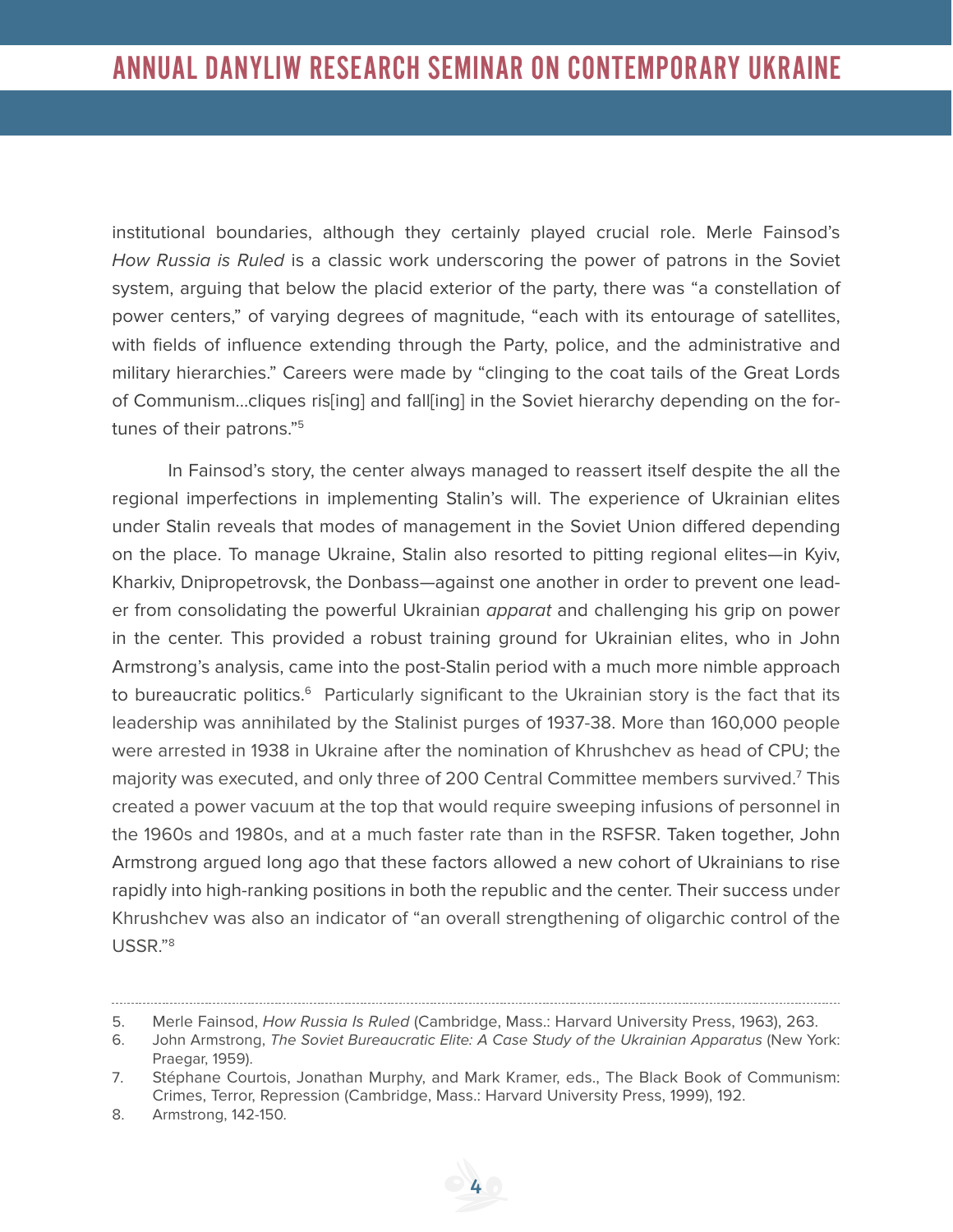This oligarchization of Soviet bureaucracy—before the oligarchs were even a glimmer in the historical imagination—points to something essential about the Soviet system that comes into view through studying regional institutions. With a comparatively limited source base that relied heavily on newspaper accounts of personnel changes in the Soviet Union, Armstrong's close attention to Ukrainian elites offered key insights into how new cadres might transform the Soviet bureaucracy. Higher levels of education would likely cause a rift between generations of leaders, and widen the gap between party and state bureaucracies, whose members had been interchangeable in an agricultural Ukraine run by generalists. A more complex economy required much greater specialization and technical knowledge, and encouraged greater autonomy of local elites. By the mid-1950s, the industrial Donbas coal region had already developed cross-institutional alignments between Party, state and industrial manager groups, which created a "partially distinct" party-state grouping in the Donbas, facilitating a level of insularity that undermined central control. 9

In the years following Armstrong's study, many of Ukraine's Eastern regions expanded their industrial production; their cities swelling with workers that needed to be housed and fed. Some of them began large-scale production in support of Soviet defense. Dnipropetrovsk, in particular, became home to one of the Soviet Union's prized rocket-making facilities—Yuzhmash. The political economy of Soviet Ukraine was clearly changing and the skill with which regional elites were able to adapt was a measure not just of their effectiveness as managers, but for their ability survive and advance their careers within the institutions governing the Soviet Union.

Top-level personnel appointments in Ukraine in the late 1960s and early 1970s show that Ukraine was critical to Brezhnev's efforts to consolidate political control, and his efforts to sideline his primary co-conspirators in Moscow one by one. Vladimir Shcherbitskii rose steadily through the party ranks at that time. After being exiled to Dnipropetrovsk by Khrushchev due to his open resistance to the bifurcation of the party in 1962, Shcherbitskii returned to the post of chairman of the Council of Ministers of the Ukrainian SSR in 1965, became a candidate member of the Presidium of the Central Committee of the CPSU in 1965 and 1966, and was chosen as a candidate member of the Politburo of the Central

9. Ibid.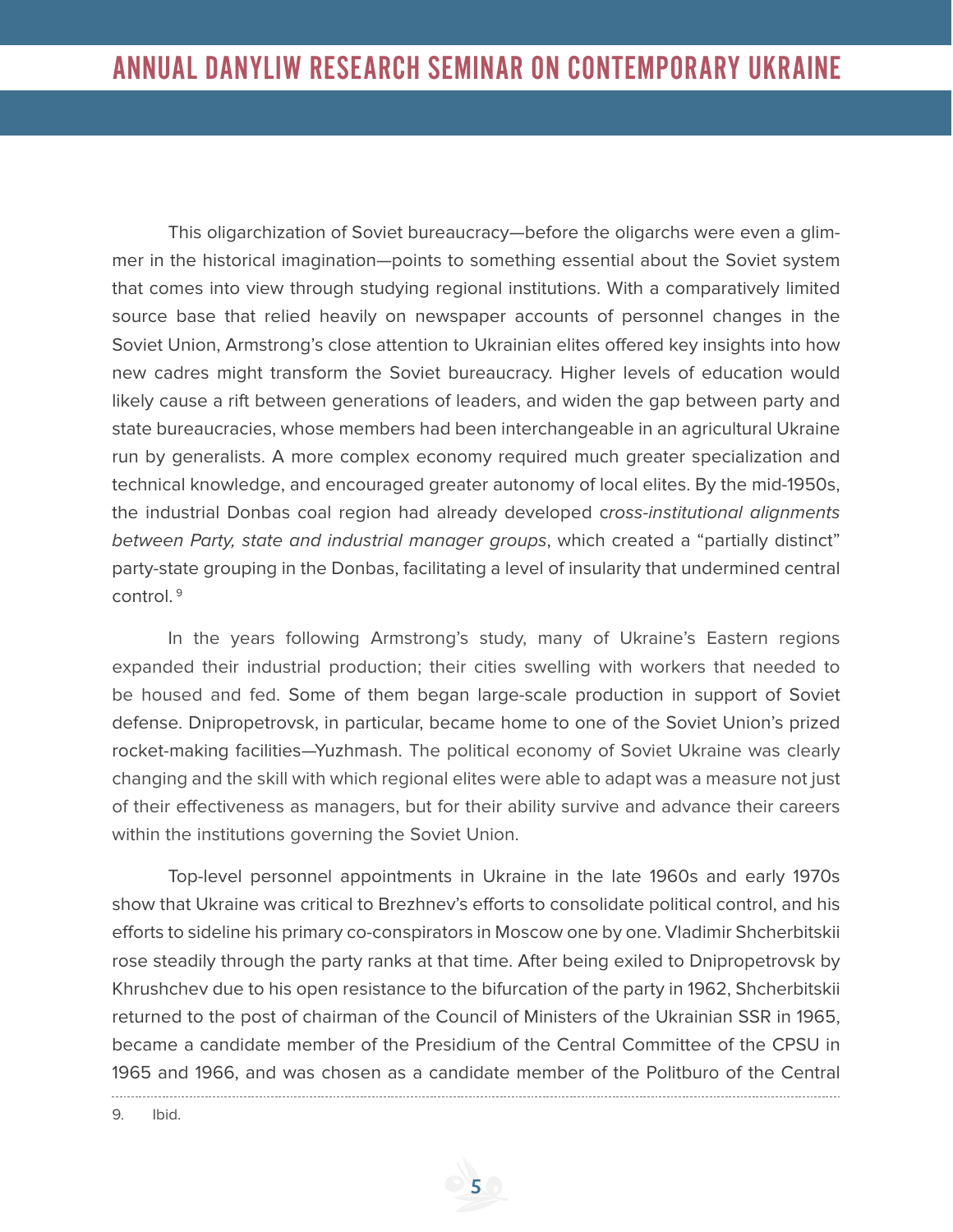Committee of the CPSU in 1966. He also became a Politburo member in 1971, which gave the Ukrainian republic two representatives in that political body for the first time in its history.<sup>10</sup> This series of appointments culminated in Petro Shelest's replacement by Shcherbitskii in 1973, and was followed by Nikolai Podgornyi's forcible removal from the Politburo in 1977, marking the end of a major phase in Brezhnev's efforts to consolidate power.11

Also figuring prominently was the demotion of KGB chief Vladimir Semichastnyi from Moscow to Kyiv in 1967, replacing him with Yuri Andropov. This was a reassignment that reverberated throughout the union, mentioned in all the memoirs I have read thus far by Ukrainian *apparatchiki*. Many party members (as well as outside observers) felt that the reason for the removal of Semichastnyi was that he was privy to too many intimate details about the plot surrounding Khrushchev's removal in 1964. In light of other appointments happening at that time, it was clear that Brezhnev was eroding the influence of the Kharkiv region, both in Moscow and Ukraine, one post at a time, in order to erode the party-networks supporting Shelest and his patron Podgornyi. In fact, Shelest was approached by Brezhnev to find an appropriate assignment for Podgornyi in Kyiv, one that did not involve party work. They ultimately settled on the post of first assistant to the head of the Council of Ministers of the Ukrainian republic, a serious demotion for someone who had been at the helm of the KGB.12

My research agenda this summer further explored two key issues that shaped the regional politics in Dnipropetrovsk—housing construction and defense—to more fully understand the rise of Dnipropetrovsk, not from the perspective of high politics, but from a regional level. Partly, this focus on defense was made possible due to a new cache of files found at the party archives (TsDAHOU) that dealt expressly with military industrial production in Ukraine, and highlighted the centrality of many Ukrainian regions to the Soviet Defense industry. Housing was a recurring theme during my year of dissertation research in 2012-2013, and as one of the most enduring problems faced by Soviet elites, it provided a particularly sharp lens for viewing elite behavior. Taken together, materials 

<sup>10.</sup> Andrienko, Viktor and V. Kyiashko. Volodymyr Shcherbytskyi: Spohady Suchasnykiv (Kyiv: Vydavnychyi dim "In Iure, 2003), 245.

<sup>11.</sup> Liashko, Gruz Pamiati: Vol. 3, Book 2, 183-191; Shelest and Shapoval. Petro Shelest, 7.

<sup>12.</sup> Shelest, True Judgment of History, 238-241.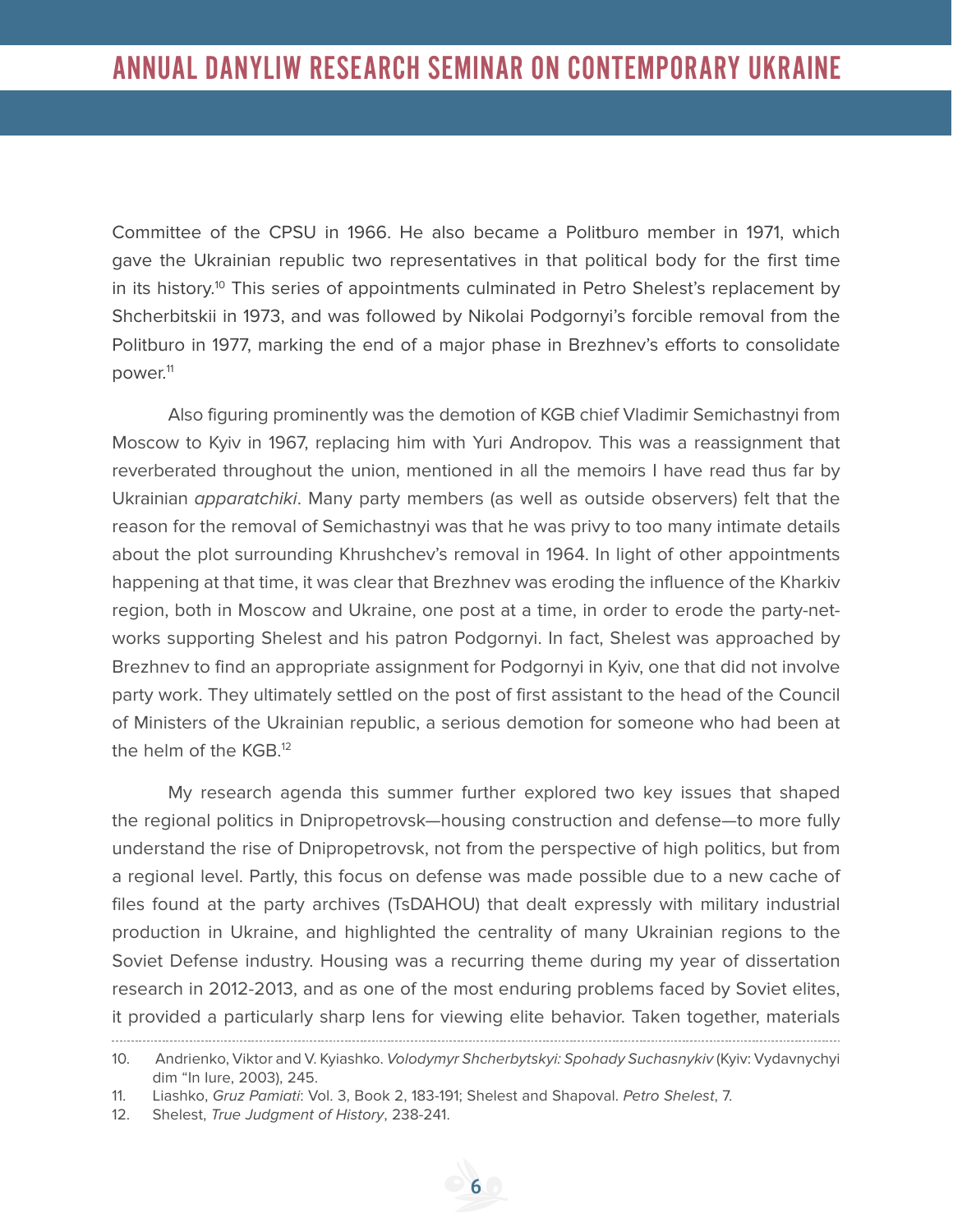on military-industrial production, hitherto inaccessible protocols and stenograms of the Dnipropetrovsk obkom from the 1960s and 1970s, and documents from the state archives in Dnipropetrovsk (DADO) on housing construction, gave shape to the institutional milieu in which regional elites operated.

The Dnipropetrovsk obkom (regional party committee) protocols and stenograms from the 1960s and 1970s covered a range of subjects vital to politics and management at the regional level, including intraparty democracy, how to sanction violations of the principle of collective leadership and party members who were abusing their position of power, how best to educate and recruit of cadres who would be faced with managing and increasingly complex economy, how to address problems with discipline and production in key sectors of the economy, and how to implement new civilian defense protocols (which may have been drafted in response to the Prague Spring).<sup>13</sup>

These obkom protocols highlighted the complexities of regional governance, while also revealing that, even though regional party elites held privileged positions, various institutions—sovnarkhozes, oblispolkoms, gorkoms, factories, design bureaus, the military—tugged at party supremacy.<sup>14</sup> Files from the osobaia papka—Politburo materials assigned "special-folder" status due to their especially sensitive content—confirmed that, in the Khrushchev period, even the defense industry was not immune to coordination with these local institutions, as well as a host of relevant ministries in the RSFSR and Ukraine, and Gosplan. Four large spravy were needed to outline the production plan for 1959. The involvement of Ukrainian industry in Soviet military production was staggering—turbines in Kharkiv, rockets in Dnipropetrovsk, ships and submarines in Kherson (and later Mykolaiv), aviation in Kyiv, with affiliates in Lviv, Zaporizhia and other cities.15

This snapshot of military-industrial production in 1959 is dated, in the sense that it does not reflect the current state of military production in Ukraine, or shed light light on the extent to which the Ukrainian and Russian militaries are intertwined today. These materials do lend some evidentiary support to claims by one of my interlocutors in Dnipropetrovsk

<sup>13.</sup> TsDAHOU 1/53/52/92-95; 220-224; 1/53/2598; 1/54/35/1-15, 98-115.

<sup>14.</sup> The sovnarkhozes were Khrushchev-era regional economic councils. Oblispolkoms are the regional executive committees (or soviets) and gorkoms are city-level committees of the Communist Party.

<sup>15.</sup> TsDAHOU 1/16/92; 1/16/93; 1/16/94; 1/16/95; and 1/16/96.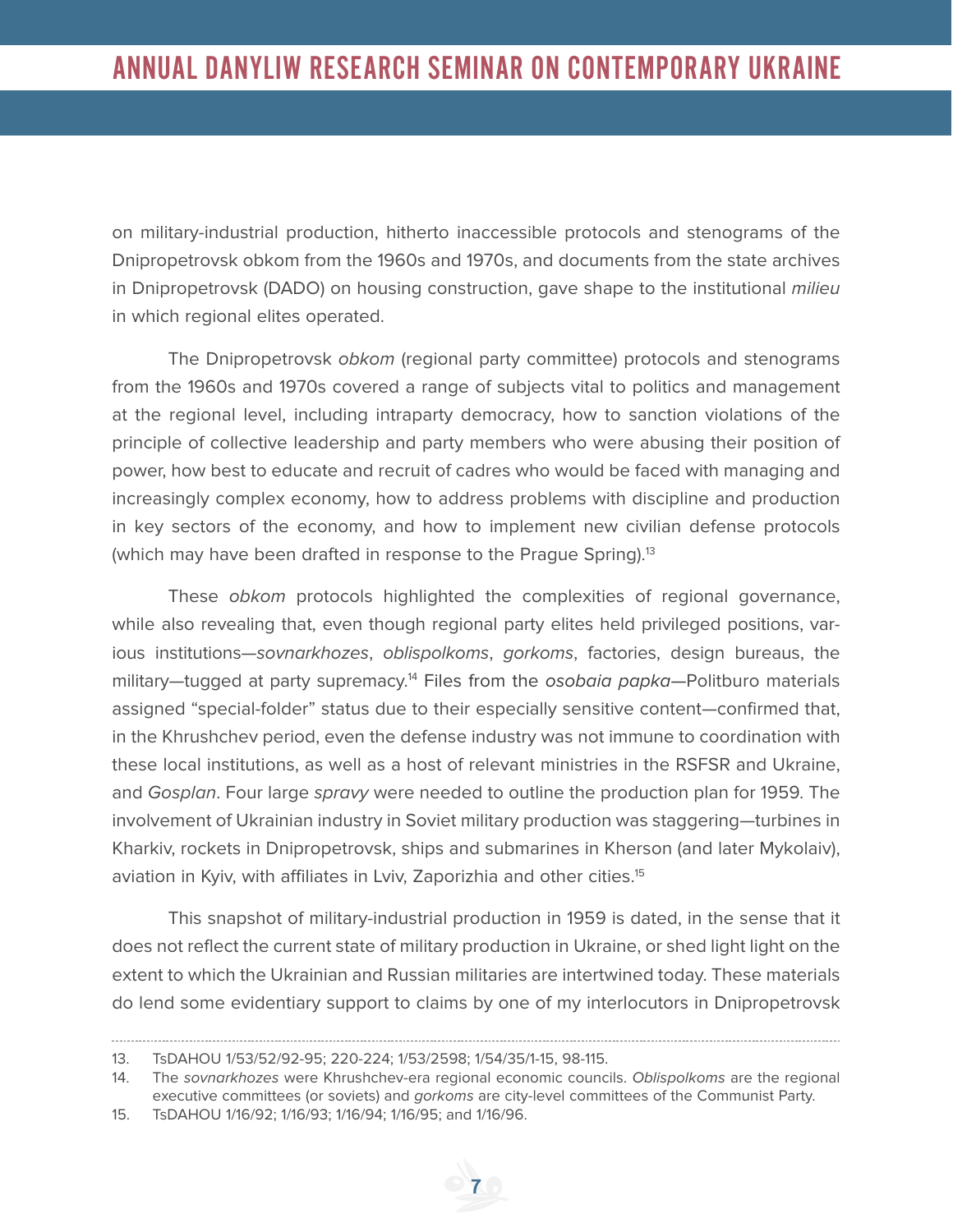this summer that by the late 1980s roughly 70-80% of Ukrainian industry had worked toward Soviet defense. That observation would be difficult to corroborate in the archives, as much of the material on the defense industry after 1959 remains classified. In addition, the defense ministry was among the first to be recentralized under Brezhnev, as such, materials after 1965 are housed in the Moscow archives in Moscow and even the relevant opisi remain classified.

That said, these files in the *osobaia papka* point to Ukraine's deep involvement with one of the most crucial and conservative ministries in the Soviet Union. As Khrushchev-era documents, they also offer a window into the massive institutional experimentation undertaken during his tenure, much of which was driven by the desire to devolve power to the regions. The party under Brezhnev would fight mightily for years to undo the damage this devolution of power to the regions had on central control. Among the key players in these files are representatives from the sovnarkhozes, regional economic councils, whose comparatively brief existence in 1957-1962 engendered tremendous confusion about spheres of responsibility and authority, by placing civilian industrial and building enterprises under the control of sovnarkhozes.<sup>16</sup> Sovnarkhozes included more than one oblast-the Dnipropetrovsk sovnarkhoz, in particular, encompassing Dnipropetrovsk, Zaporizhia and Kirovograd oblasts. They expanded and contracted over time further muddling the institutional relationships at a local level.

The sovnarkhoz reforms did more than blur geographies of power in the Soviet Union, they reinforce a problem at the center of my inquiry—that spatial relationships to the center of power can very different even if the players are located in the same place. The director of Yuzhmash had a direct line to the General Secretary, while the local party or state functionary charged with managing housing construction had to navigate incredible amounts of red tape, counteract theft of materials, while also adhering to construction plans shaped more by ideology than city planning.<sup>17</sup>

Nowhere were shifting institutional hierarchies and proximity to power expressed more clearly than in the ability to secure and provide housing. As one of the most enduring

. . . . . . . . . . .

<sup>16.</sup> Alec Nove, An Economic History of the USSR, (Hazell Watson & Viney Ltd.: Great Britain, 1969), 357.

<sup>17.</sup> Vladimir Gubaryev, Iuzhnii Start ("Nekos": Moscow, 1998), 37-39.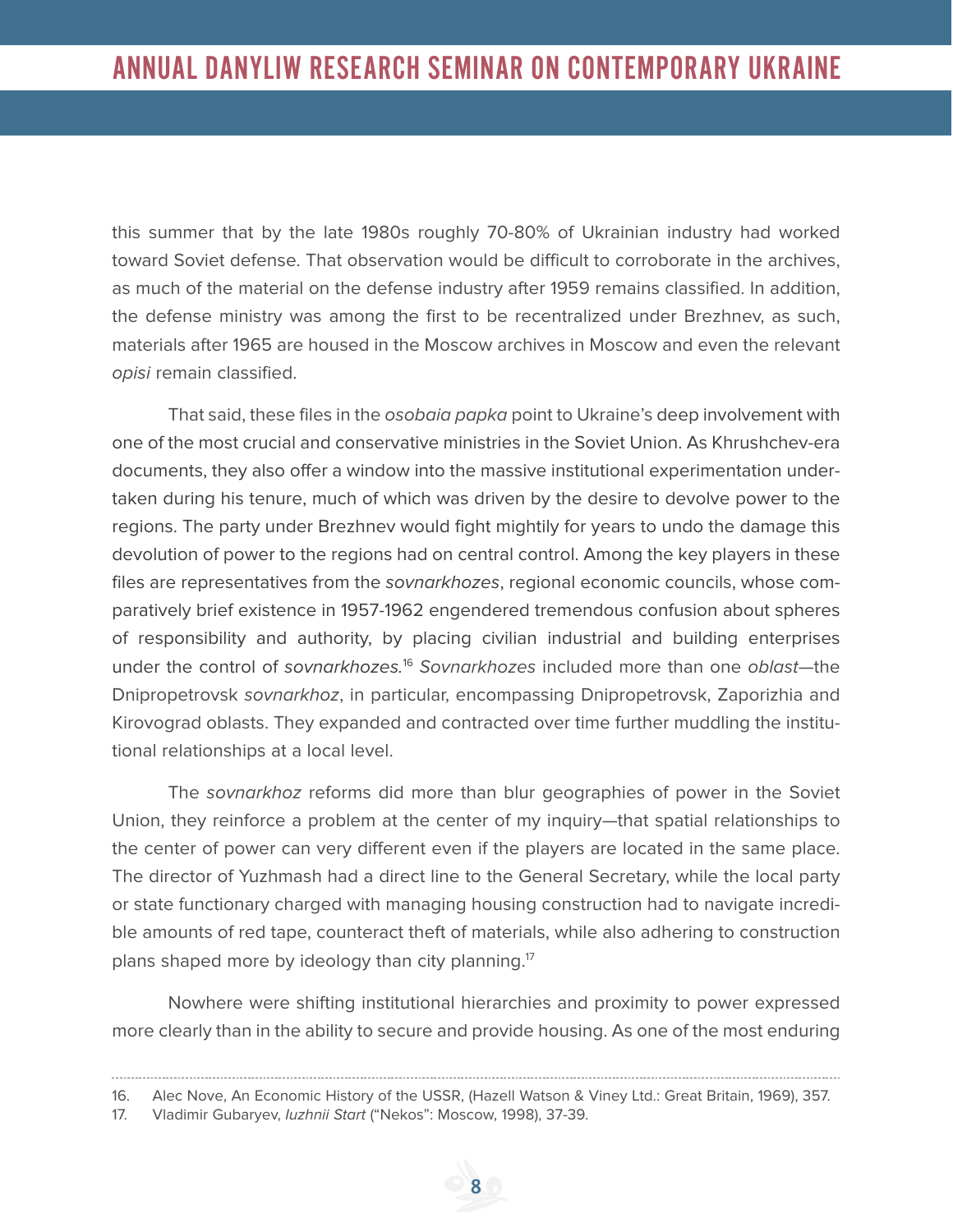problems faced by Soviet leadership, housing provides a unique window into the Soviet system. Housing was a mark of privilege. Party members were notorious for using their influence to help family and friends secure apartments, often with egregious disregard for Soviet citizens struggling to put their lives back together in the postwar period. Scientists and engineers were known to choose one design bureau over another if it would help more quickly secure an apartment.<sup>18</sup>

Without expressly looking for references to Yuzhmash in the documents on housing construction, the frequency with which it surfaced in reports on meeting production targets served as reminder of how a powerful local player could change the contours of a city. Its apartment buildings were (and remain) comparatively more attractive. They are made of higher quality materials—bricks instead of concrete slabs—and are thus warmer in winter. More thought was put into the layout of neighborhoods, transportation, and the location of shared spaces and children's playgrounds. There also appeared to be more oversight and quality control as well as a larger construction budget.<sup>19</sup>

In this light, William Taubman's assessment that 'Soviet-style city government' was more of a political process than an administrative one seems particularly apt. The materials I obtained this summer in Dnipropetrovsk support his view that the party apparat increasingly staffed by men and women with advanced technical education, and that they functioned as mediators and integrators among rival bureaucratic agencies and conflicting social forces. Taubman also makes another observation that is crucial for understanding what followed. Complex modern societies require both increased autonomy for managerial specialists and increased political authority for the central political leadership. "Meeting this latter need is the principal function of the Party apparat. It is as essential to the system as the expert bureaucracy.... The innovators are not the reds but the experts. The party apparatus, on the other hand, becomes a gyroscope instead of a motor."  $20$  The problem with the Soviet system was that in order to hold it together the gyroscope had to continu-

<sup>18.</sup> Vitaly L. Katayev, unpublished memoirs, June 2011. Kataev was a designer at Yuzhmash, whose career path led to the Central Committee in Moscow. He would become deeply involved in nuclear disarmament in the 1980s and early 1990s.

<sup>19.</sup> State Archive of Dnipropetrovsk Oblast (DADO), Fonds 5727 and 5773.

<sup>20.</sup> William Taubman, Governing Soviet Cities: Bureaucratic Politics and Urban Development in the USSR, pp. 6-7.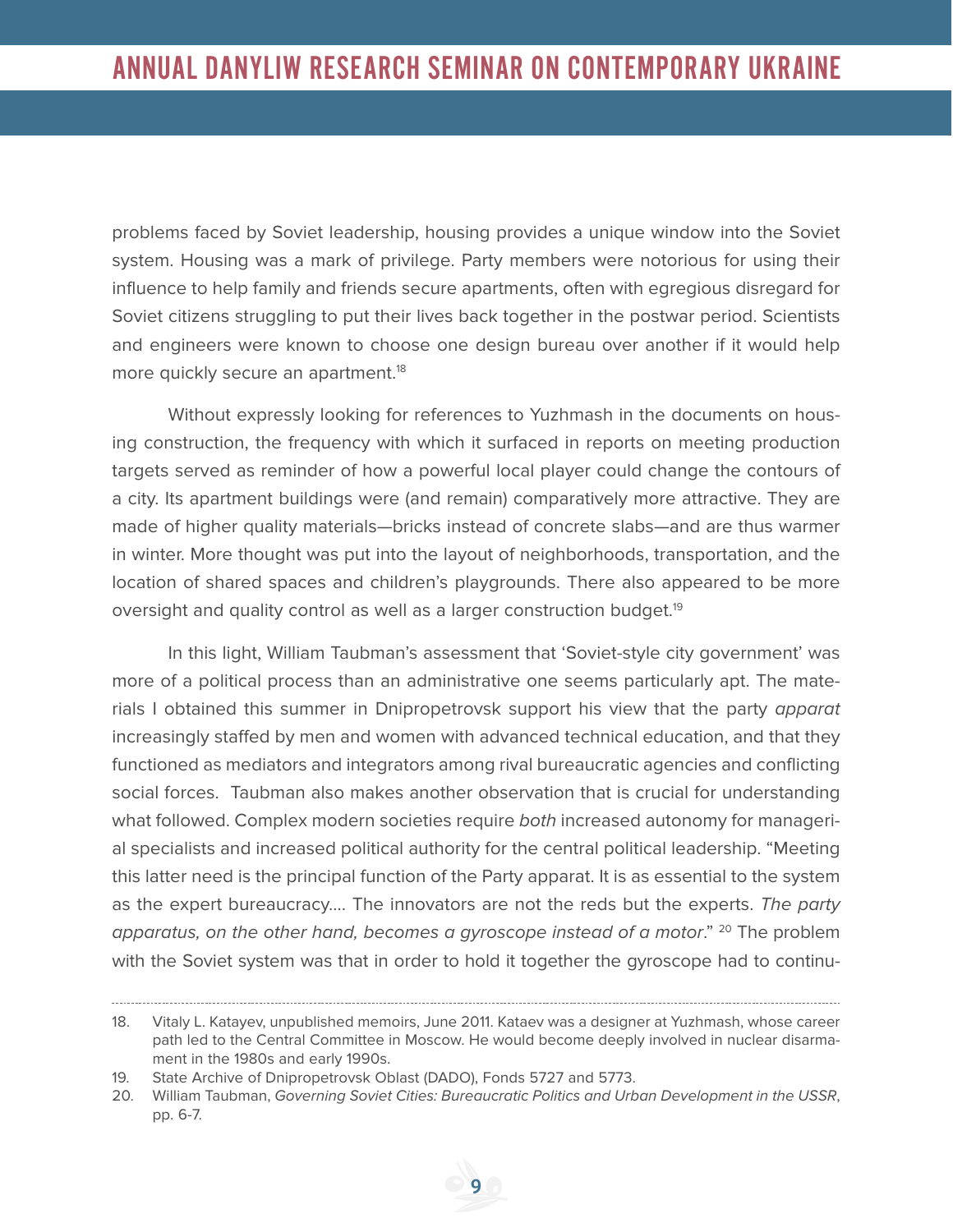ously ramp up and reassert the political authority of the center, a process made much more difficult by Khrushchev's reforms.

My thinking on the ways in which Moscow recentralized was deeply influenced by two additional factors from my trip this summer—my work in the KGB archives and also Ukraine's escalating conflict with Russia, whose president Vladimir Putin is also a former lieutenant colonel in the KGB. The language of these Soviet-era KGB documents was reminiscent of the current propaganda emanating out of the Kremlin, especially the fixation on foreigners, bourgeois nationalists, Zionists, and "banderite fascists." Equally disconcerting were the similarities in the anxieties expressed in the Prague Spring documents and the language used to describe the current crisis in Ukraine. The threats to central control were uncannily familiar, the solutions equally extreme. There was also documentation about problems endemic to the Soviet economy—reinforcing that poor resource management, absenteeism, theft of state property, accidents at factories, smuggling, illegal black market sales, and concerns about the security at military production facilities and the loyalty of personnel all worked to erode central control.<sup>21</sup>

Regionalism is essential for understanding the relationship between Ukraine and the Russia for many reasons. With regard to Dnipropetrovsk, analyzing the region's relationship to the Moscow and Kyiv in the postwar period brings into sharp focus the scale of Ukraine's entanglement with powerful all-union ministries—especially in the sphere of defense. Studying institutional matrices at the regional level revealed that Khrushchev-era reforms, however confusing, fostered considerable political and economic improvisation by local leaders. They also underscore that greater complexity in the Soviet economy after the war required more flexibility for industrial managers. The rise of the Dnipropetrovsk elite in this light appears to be more than the result of Brezhnev's patronage; their specialized technical knowledge was needed to run a more multifaceted union.

That said, Moscow's isolation of the Ukrainian elite on the even of the Soviet Union's collapse showed that, when faced with an existential crises, the center had means to reestablish control. In the Ukrainian case this meant, unleashing the Soviet Union's

<sup>21.</sup> The pejorative "banderite fascist" is an old Soviet favorite, referring to WWII-era supporters of Stepan Bandera, head of the Organization of Ukrainian Nationalists (Bandera wing).